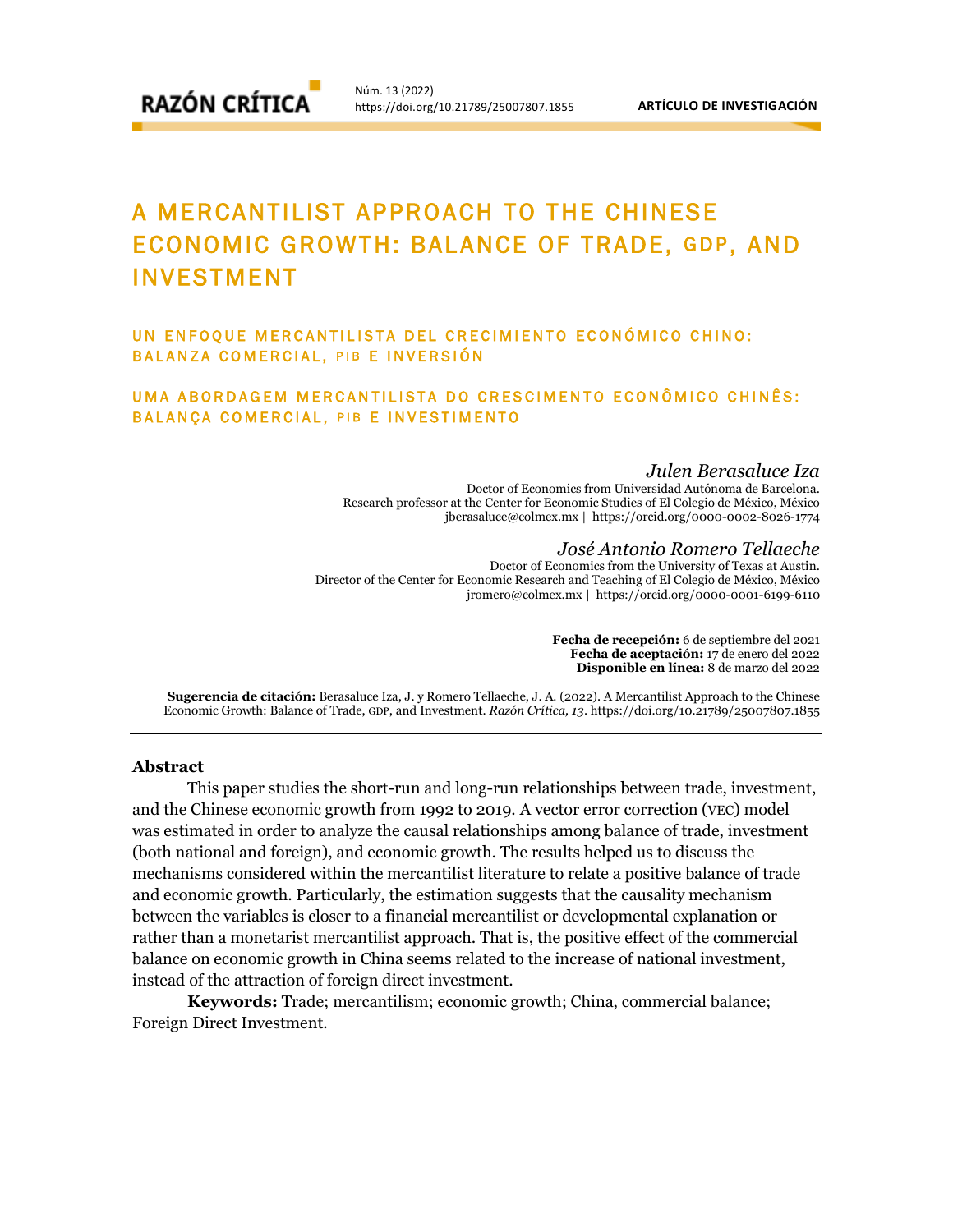## **Resumen**

Este documento estudia las relaciones de corto y largo plazo entre el comercio, la inversión y el crecimiento económico chino desde 1992 hasta 2019. Se estimó un modelo de corrección de errores vectoriales (CEV) para analizar las relaciones causales entre la balanza comercial, la inversión (tanto nacional como extranjera), y el crecimiento económico. Los resultados nos ayudaron a discutir los mecanismos considerados dentro de la literatura mercantilista para relacionar una balanza comercial positiva y el crecimiento económico. La estimación sugiere un mecanismo causal entre las variables más cercana a la explicación del mercantilismo financiero o del desarrollismo frente al acercamiento del mercantilismo monetario. Esto es, el efecto positivo de la balanza comercial sobre el crecimiento económico de China parece estar relacionado con el aumento de la inversión nacional en vez de la atracción de inversión extranjera directa.

**Palabras clave:** Comercio; mercantilismo; crecimiento económico; China; balanza comercial; Inversión Extranjera Directa.

#### **Resumo**

Neste artigo, são estudadas as relações de curto e longo prazo entre o comércio, o investimento e o crescimento econômico chinês de 1992 a 2019. Foi utilizado um modelo de vetor de correção de erros para analisar as relações causais entre a balança comercial, o investimento (nacional e estrangeiro) e o crescimento econômico. Os resultados nos ajudaram a discutir os mecanismos considerados dentro da literatura mercantilista para relacionar uma balança comercial positiva e o crescimento econômico. A estimativa sugere um mecanismo causal entre as variáveis mais próximo da explicação do mercantilismo financeiro ou do desenvolvimento diante da aproximação do mercantilismo monetário. Isto é, o efeito positivo da balança comercial sobre o crescimento econômico da China parece estar relacionado com o aumento do investimento nacional em vez da atração de investimento estrangeiro direto.

**Palavras-chave:** comercio; mercantilismo; crescimento económico; China; balança comercial; investimento estrangeiro direto.

#### **Introduction**

Mercantilism may be seen as a particular mechanism with a causal origin in the accumulation of foreign exchange and a Developmental State feature, as explained by Woo-Cumings (1999). Developmental State refers to the strategy that seeks accelerated capitalist development through the rational planning that combines the State's guiding force and the private firms' initiative. Such strategy includes: 1) a strong and legitimated State, 2) a nationalism capable of leading the population to make sacrifices in exchange for future development, 3) an efficient bureaucracy and elite corps with broad economic and social planning powers, 4) policies to promote savings (or disincentive consumption), 5) the cartelization of national firms to make them internationally competitive, 6) the exclusion of foreign direct investment (FDI) or its conditioning, 7) a robust financial system controlled by the State, 8) a selection of strategic sectors based on current and potential capabilities to promote; 9) a commercial policy based on performance, and 10) an educational, technological and scientific policy linked to the productive sectors.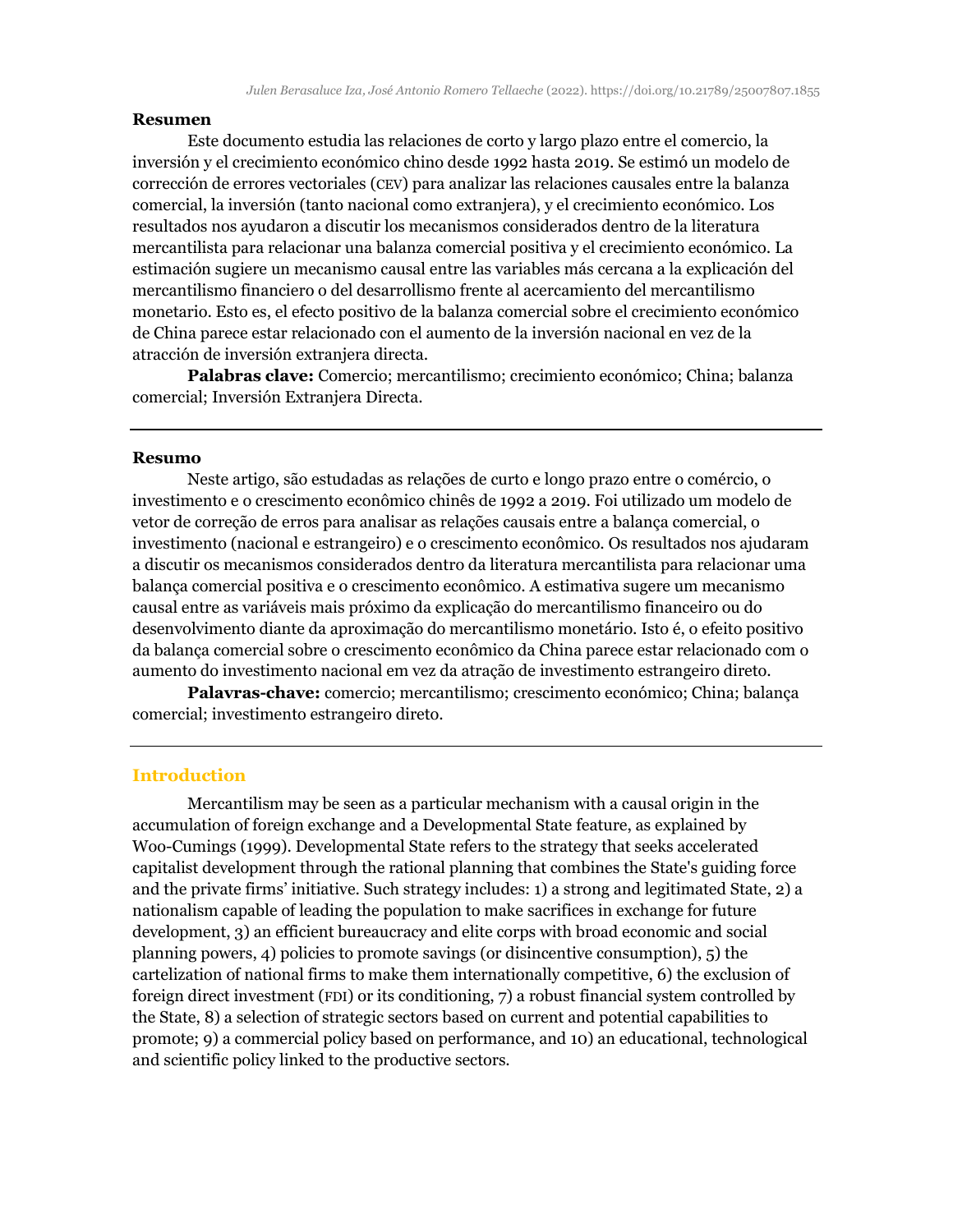None of the elements mentioned above should be considered isolated, they should be seen as part of an overall strategy and as links of a mechanism. From this perspective, no policy makes sense by itself; its relevance lies in the fact that it contributes to achieving a general goal, usually stated in terms of economic growth. The Developmental State approach is pragmatic and contradicts neoliberalism, since the latter is claimed to be ideological and focused on static efficiency instead of dynamic transformation (Chang, 1999).

Mercantilism may be perceived as an attempt to bring back a theory long surpassed. Joseph Schumpeter (1954, p. 336) made such observation when he analyzed the mainstream liberal economists of his time and found nothing but errors on the work of any ancient economist containing the slightest trace of mercantilism. Those economists from the Anglo-Saxon tradition, who based their critique on Adam Smith, never understood that mercantilism was a theory of economic practice (see Woo-Cumings, 1999, pp. 4-5).

Mercantilism, whose goals are economic growth and technological advancement, can be viewed as a reflection of economic nationalism aimed at constructing prosperous and mighty nations. Although it is complex to refer to its specific economic policy measures, due to its pragmatic nature, we can mention increasing national production and focusing on technological improvement through growing exports that have high aggregate value. Since the country may not be competitive in producing those goods and services, the mercantilist approach considers applying commercial policy measures to transform and dynamize the country's productive capabilities. Those measures may include tariffs, subsidies to exports (direct or indirect) through, for example, the provision of vital infrastructure. Ideally, such an approach would end up with the country specializing in exporting technologically advanced products, making the country achieve a surplus commercial balance due to its ability to create greater aggregate value.

This paper aims to relate the definition of mercantilism given above with China's economic growth model of the last decades. To do so, we analyzed the dynamic relationship between the Chinese balance of trade and its economic growth. To reinforce the developmental interpretation of the mercantilist approach and to differentiate it from other variations that have dug into the possible relationship between commercial balance and economic growth, we will include national and foreign investment.

We focus our analysis solely on the Chinese case due to two main reasons. On the one hand, conducting a study focused solely on China seemed more relevant due to its population, recent economic growth and importance, and its share within the major world biggest economic figures, than making cross country studies including several smaller countries. On the other hand, we are not looking at the natural relationship between economic variables but at the consequence of a particular economic policy approach. Therefore, it would make no sense to include countries for which there is little basis for considering a mercantilist economic policy.

# **Related literature**

A mercantilist policy is sometimes oversimplified, defined as an accumulation of reserves, and considered to represent in itself an increase of wealth. Alternatively, within the modern approach to mercantilism, as we will briefly examine, the particular mechanism used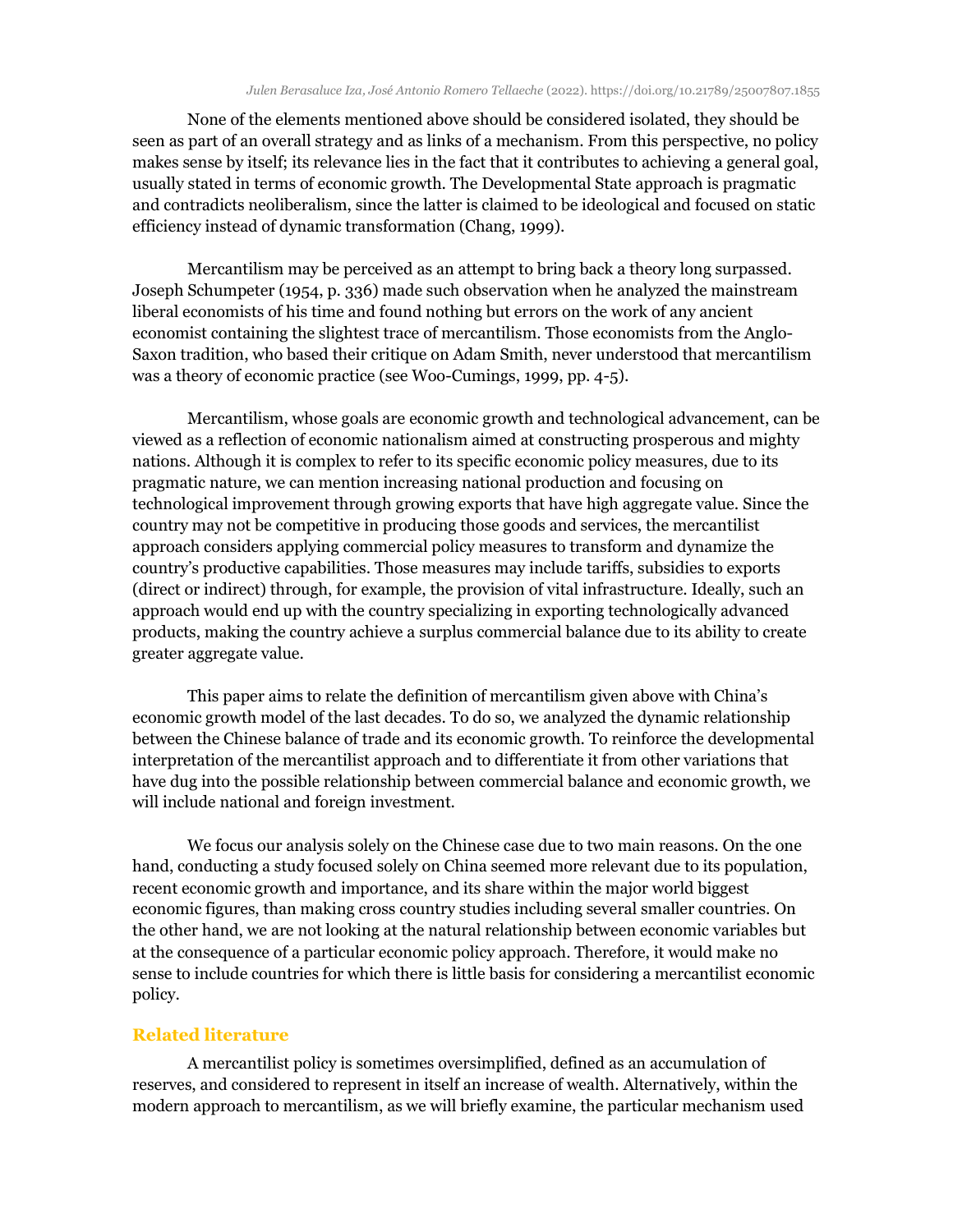to achieve positive commercial balances, which gives access to reserves that are useful to increase production, has been discussed. This paper does not focus on the mercantilist hypothesis related to increasing reserves but on the achievement of a positive balance of trade. Furthermore, this macro-magnitude is related to the country's growth model as one of its characteristics but does not reduce its relationship to economic growth to a single causal mechanism.

On the other hand, the fact that a country has consistent surpluses in its commercial balance is not only due to its own economic policy, but also to those of its most important trading partners.Bonatti and Fracasso (2013) show how, in a two-period model, a mercantilist policy of reserve expansion that has a positive effect on GDP growth, can be compatible with a policy of maximizing household consumption in the commercial counterpart. The United States –one of the most important destinations for a significant share of China's exports might stimulate a looser monetary policy which would complement the Chinese one, in order to promote the same effect on the balance of trade.

Regarding the particular mechanisms through which a positive commercial balance may affect the economic growth, two main hypotheses have been described: the monetarist mercantilism and the financial mercantilism. From a monetarist perspective, accumulation of reserves has positive effects on growth. Dooley *et al*. (2005) consider that an expansion of international reserves, as a result of keeping an undervalued exchange rate, can offer collateral to FDI and, thus, facilitate their attraction. Although failing to comply with this transmission mechanism is problematic, comparing the effects of the positive commercial balance on growth with that of FDI can help to observe whether, in line with causality, there is a common temporality in the movements of the macro-magnitudes in the expected direction. In addition, they explain that the counterpart (in a two-country simplification) induces demand for its financial assets by maintaining a trade deficit, which makes its financing cheaper.

Such an approach would be consistent with that of China, since it gives a higher priority to its productive sector, for example, when the country grants benefits to State-owned enterprises (SOEs) in the government's objective function as Branstetter and Feenstra affirm (2002). The preceding may seem to contradict the increasing share of household consumption, as it has been the case during the last years in China (see Lardy, 2016). We should be careful not to get confused with this interpretation, despite its usefulness in the short term. From a dynamic point of view, which makes more sense from a developmental perspective, improving productive capacities would generate, in the long term, an increase in income and a consequent increase in consumption.

Also, within monetarist mercantilism and more closely related to historical events that occurred in Asia, we resort to the explanation provided by Ben-Bassaat and Gottlieb (1992). They stated that maintaining international reserves helps to preserve the stability of the financial system. Then, in the face of a capital flight, such as the one that occurred in the Republic of Korea in 1997, the countries with better reserves managed to offset the capital flight, making any related panic disappear.

The financial mercantilism approach, on the other hand, focuses on the role of the financial sector in boosting exports (see Azienman and Lee, 2008). This second mechanism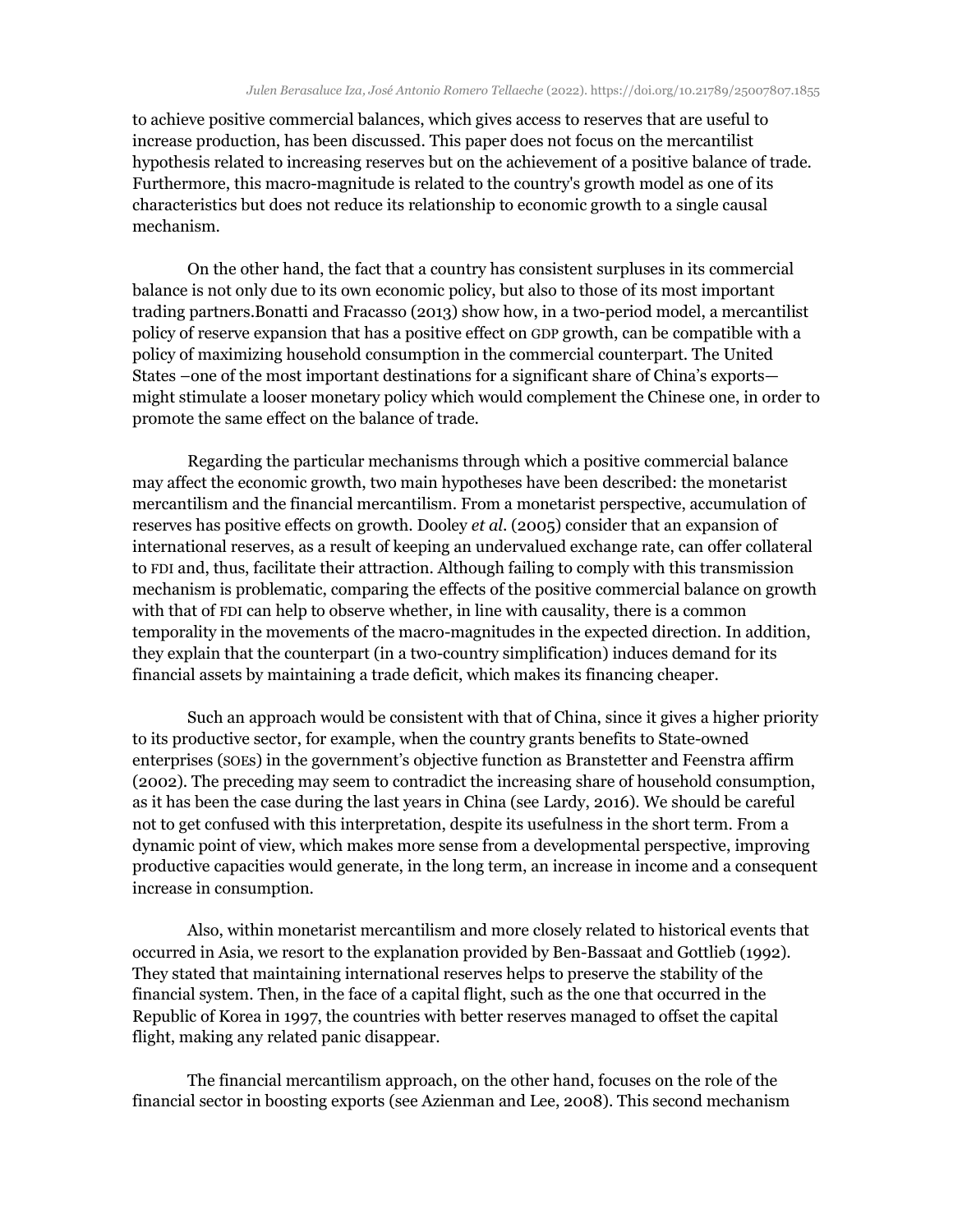generates a virtuous circle, whereby the resources from a positive commercial balance are invested in the export sector to induce greater growth, which, in turn, boost the balance of trade. In this case the competitiveness of the exports and the absorption capacity of the international demand need to be maintained. The former cannot be considered exogenous and is related to the mercantilism's broader view, as it has been previously explained. Although reaching a sufficient international demand can be facilitated through export promotion agencies and trade deals, access to a foreign market can sometimes be out of the national economic policy's reach and be treated as exogenous. We can consider that such demand has not remained stable in recent years in China. The reduction in demand from the United States since the 2008 crisis has led to a change in China's model regarding its balance of trade, as well as to a search for new markets, under the Belt and Road Initiative. (BRI).

Also, close to the financial mercantilism approach, Prestowitz (2021) has argued that accumulating positive balances of trade allows obtaining the necessary capital to get investments done in China. The developmentalist perspective differentiates national capital from foreign one and favors the former, due to, among other reasons, the greater political control that can be exerted on it. This strategy has also been complemented with the promotion of national technology (Schell and Shirk, 2019). The mercantilist logic has also been applied to explain the Chinese model when discussing specific sectors, such as the energetic one (Lind and Press, 2018).

This mechanism has also been highlighted by the United Nations Conference on Trade and Development (UNCTAD) on its reports, acknowledging that such causal mechanism may vary in accordance to the particular policies applied in the country. The Chinese case has been described as being selective on exports and promoting imports of technology, instead of attracting FDI (UNCTAD, 2003, p.64). China, as well as other East Asian countries, such as Japan and South Korea, are examples of an Asian model that promotes a positive relationship between investment and exports by dialoguing with the private sector and disciplining it when necessary (UNCTAD, 2021, p.50).

Although the above mechanisms may be complementary, their relative importance can be weighted through FDI participation since monetary mercantilism is based more on attracting it as a funding source. On the other hand, a strategy close to the financial mechanism could be identified in China's growth through national financing. The preceding would be related to greater state control of the financial sector and greater access to these resources by national companies, such as state-owned enterprises (SOEs). Therefore, it is interesting to explore the empirical causality between commercial balance and economic growth, taking into account FDI and domestic investment dynamics.

Although the total share of FDI in the Chinese economy as a whole has not been large, its specific relationship with some economic aggregates, such as exports, and its importance at the mesoeconomic level, as in the provinces, has been more noticeable. In fact, FDI received in China can be linked to the increase in exports (Zhang and Song, 2001) and economic growth (Yao, 2006) at the provincial level.

To observe a relationship between the variables in which there are no structural changes, it is necessary to delimit the period of econometric analysis. This is related to the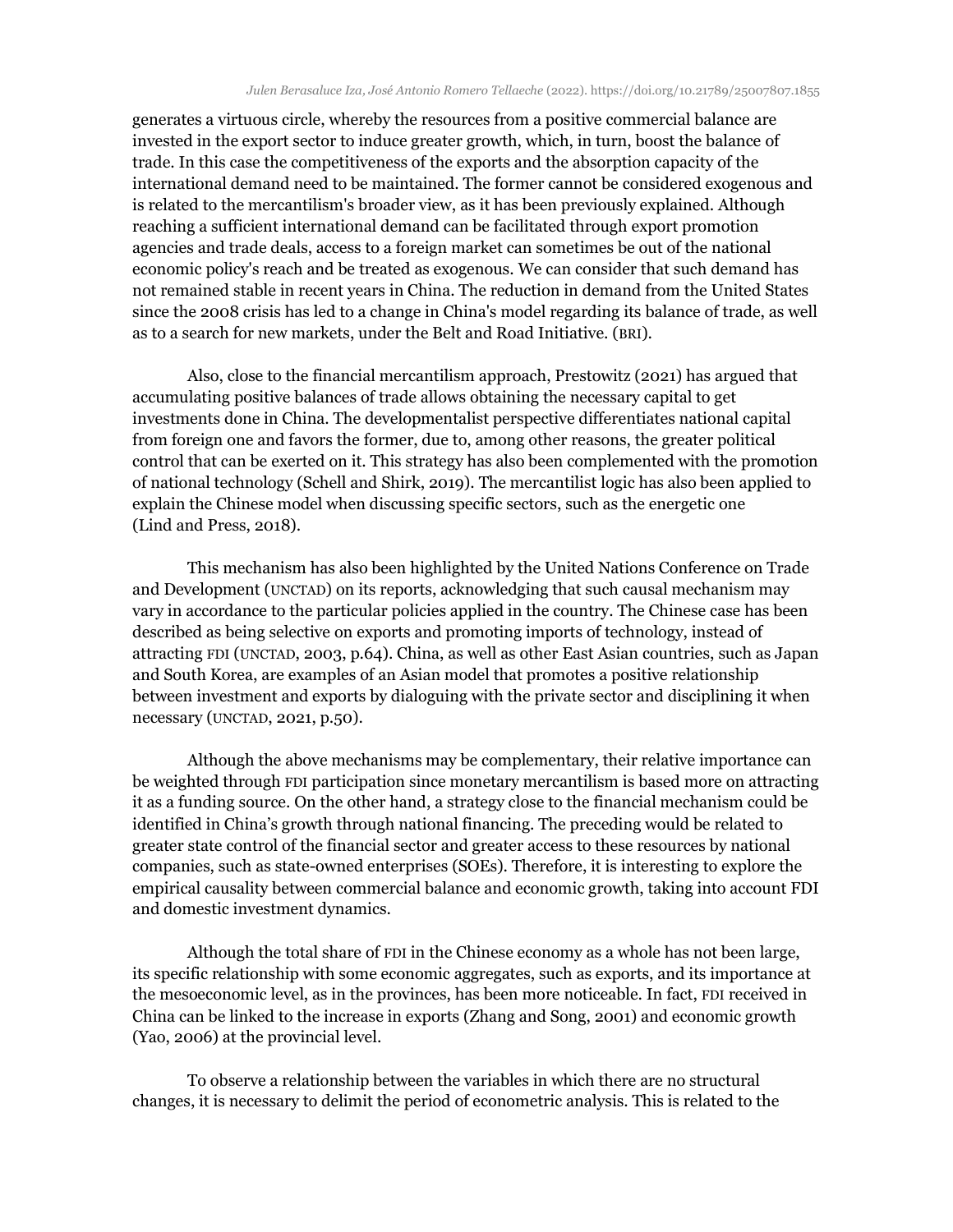statistical consideration of structural breaks and qualitative and quantitative deliberation, considering other data sources, which allow locating the growth period through the referred economic model, that is, via growth of the balance of trade. Before 1978, Chinese trade was concentrated in 12 companies of the Ministry of Foreign Trade. Furthermore, the exchange rate had been overvalued (1.5 RMB per U.S. \$) to favor the import of capital goods until 1981. The access to subsidized foreign exchange was tightly controlled through capital restrictions. In addition to licenses and quotas, the average tariff in 1982 was 56%. During the 1990s, tariffs were reduced, reaching 15% in 1992 (see Brasntetter and Lardy, 2006). Similarly, restrictions on licenses and quotas decreased notably since the early 1990s, affecting only 18% of imports by 1992 (Lardy, 2002). Although the trade liberalization must be interpreted as a gradual process, we can refer to the early 1990s as the time when exports and imports took a much more significant role within the Chinese economic model.

Licenses and quotas were gradually eliminated and tariffs were reduced in accordance with the demands made by the World Trade Organization (WTO) to allow China's entry. Although the acceptance occurred in 2001, the measures had already begun to be implemented years before. The overvaluation of the renminbi was gradually corrected throughout the 1980s until it reached 8.3 RMB per U.S. \$ in 1995. In any case, it can be considered that Chinese authorities were motivated to boost exports, as shown by the exemption of indirect taxes for exporting companies. Such practice was allowed by the WTO for countries that had a low share of direct taxes in their tax system.

China's access to the WTO was also related to FDI conditionality. In fact, from the Agreement on Trade-Related Investment Measures, China has been obliged to maintain a criterion of equal treatment of foreign investment. However, the conditionality on technology transfers, which China has motivated with investing companies, is outside this agreement. For instance, 21% of the companies that take part in the American Chamber of Commerce in Shanghai declared having faced pressure to transfer technology, while that share reached 44% in the aerospace sector, and 41% in chemicals (Strub *et al*., 2918). This seems to indicate that the Chinese authorities do not trust that technology transfers will take place automatically. The conditionality of FDI and its low relative participation motivated China not to consider it one of its development model's fundamental forces, in accordance with the previous Japanese and Korean experiences. Whalley and Xin (2006) estimated that the absence of FDI through foreign-invested enterprises (FIE) reduced Chinese economic growth by 3.4 percentage points. This estimate is considered an upper bound since FDI is assumed as the only financing source of the FIEs. Even under this extreme assumption, much of the Chinese economic growth would be attainable.

Protectionist tariff measures are still maintained within the limits allowed by the WTO in China. That is why we can say that Chinese policymakers are implementing mercantilist policies, regarding commercial policies. For example, Brandt, Rawski and Sutton (2005) defend some of the Chinese protectionist measures in the automotive industry, based on the Hamiltonian argument of the infant industry.

As we have mentioned before, the selective nature of the mercantilist policy for the promotion of exports is one of its main characteristics. Rodrik (2006) explained that China specialized in exporting a variety of goods that have a greater technological content than the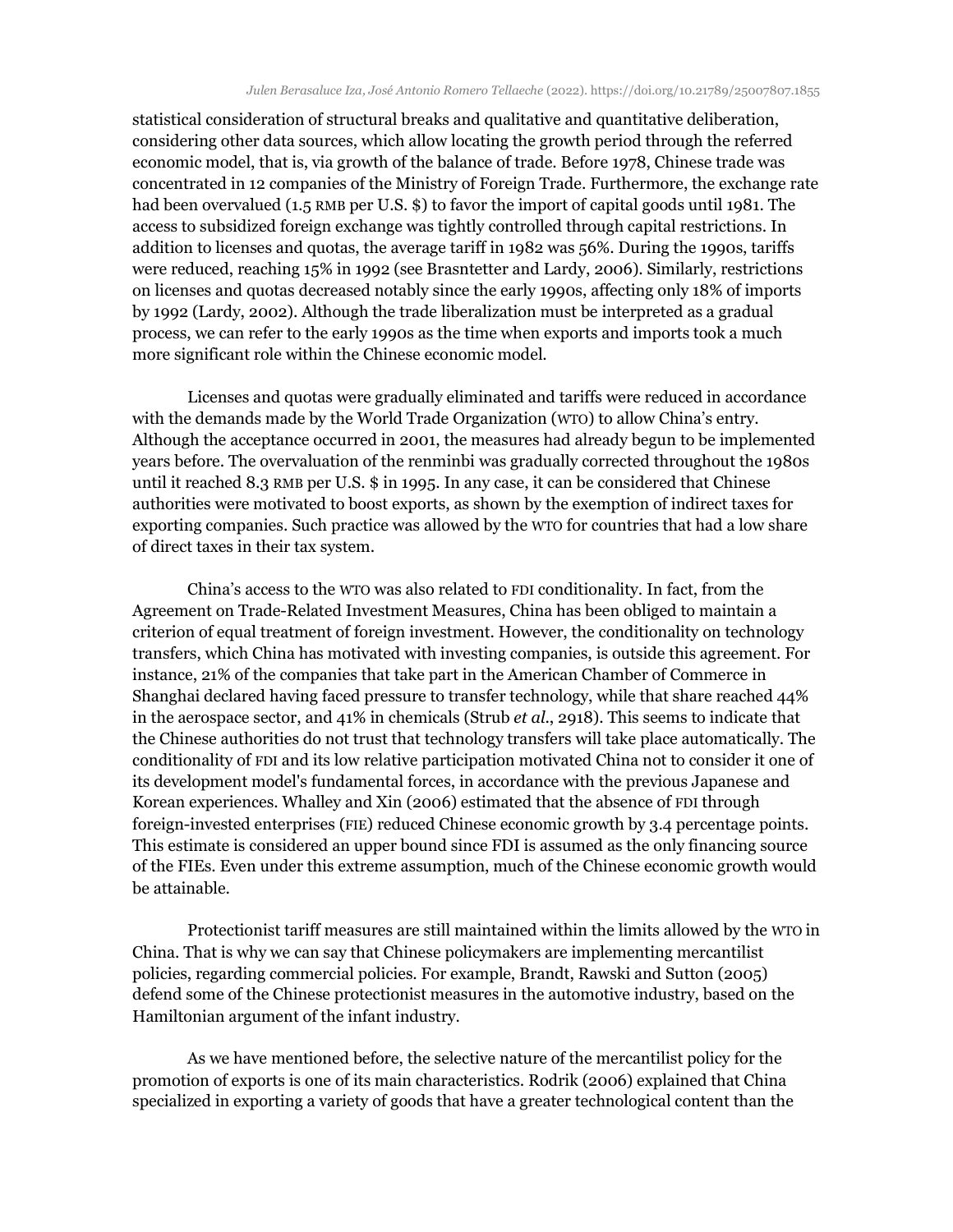ones that could be expected from a country at its level of income. Currently, for instance, electrical machinery and electronics are some of its main exports. However, in this paper we have focused on total trade and not on its composition.

Finally, it should be mentioned that the situation of greater protection or the preponderance of national investment need not be the determined as the result of solely a set of protectionist measures. Cultural differences, particularly with western countries, also constitute natural entry barriers that might reduce investments and exports from these countries or might make them less productive. Along these lines, Gao (2003) pointed out that FDI has come to China in a more significant proportion from countries that have a higher share of population of Chinese origin.

## **Empirical Analysis**

This section evaluates the long-term relationship between the GDP, the Trade Balance Index (TBI), the FDI and the Chinese Domestic Investment (DOMI), following Engel and Granger (1987), Charemza and Deadman, and Dash (2005). Once the database was built, the integration level of each series was evaluated, which unlike a VAR (Vector autoregression) model should be I(1). Based on the VAR methodology we evaluated the number of lags in the model and the existence of cointegration. Next, we constructed the VEC model whose main requirement was that the error correction term had a negative sign and was significant. This allowed us to conclude that there was a long-term relationship of the structural equation. Finally, tests were conducted to verify the non-autocorrelation, homoscedasticity, and normality of errors.

## **Data Description**

 $\overline{a}$ 

Chinese quarterly gross domestic product expressed in yuans was converted into U.S. dollars using the quarterly nominal exchange rate. The TBI, i.e., the ratio of exports to imports, was obtained directly from the source.<sup>1</sup> Foreign Direct Investment (FDI) came from two sources. One is expressed in quarterly U.S. dollars from 1998Q1 to 2013Q4. $^2$  To fill the blanks for the 1992Q1-2019Q4 series, we used annual data for FDI inflows obtained from the World Development Indicators (World Bank, 2020). Annual data was transformed into quarterly data, applying the "linear-match last version of the low to high frequency method"<sup>3</sup>. Finally, to obtain DOMI we subtracted FDI from Gross Fixed Capital Formation in China (GFKF). The GFKF

<sup>&</sup>lt;sup>1</sup> Current Price Gross Domestic Product in China, Chinese yuan, Quarterly, Seasonally Adjusted; Nominal exchange rate: China/U.S. Foreign Exchange Rate, Chinese yuans to One U.S. Dollar, Monthly, Not Seasonally Adjusted; US Consumer Price Index and Ratio of Exports to Imports for China, Quarterly, Seasonally Adjusted were obtained from Federal Reserve Economic Data. Economic Research Division, Federal Reserve Bank of St. Louis.

<sup>&</sup>lt;sup>2</sup> Financial Account: Liabilities: Direct Foreign Investment in Reporting Country for China (DISCONTINUED), US Dollars, Sum Over Component Sub-periods, Quarterly, Not Seasonally Adjusted. 1998-Q1-2013Q4. was obtained from Federal Reserve Economic Data. Economic Research Division, Federal Reserve Bank of St. Louis. Annual data for foreign direct investment inflows to China for the 1992-2019 period were obtained from World Development Indicators, World Bank.

<sup>&</sup>lt;sup>3</sup> This method inserts the low frequency observation into the last period of high frequency data, then performs linear interpolation on the other values. This method first places the annual observation into the last trimester observations in the corresponding year. In-between trimester observations are filled by performing a linear interpolation between the last trimester of the previous year and the last trimester of the current one.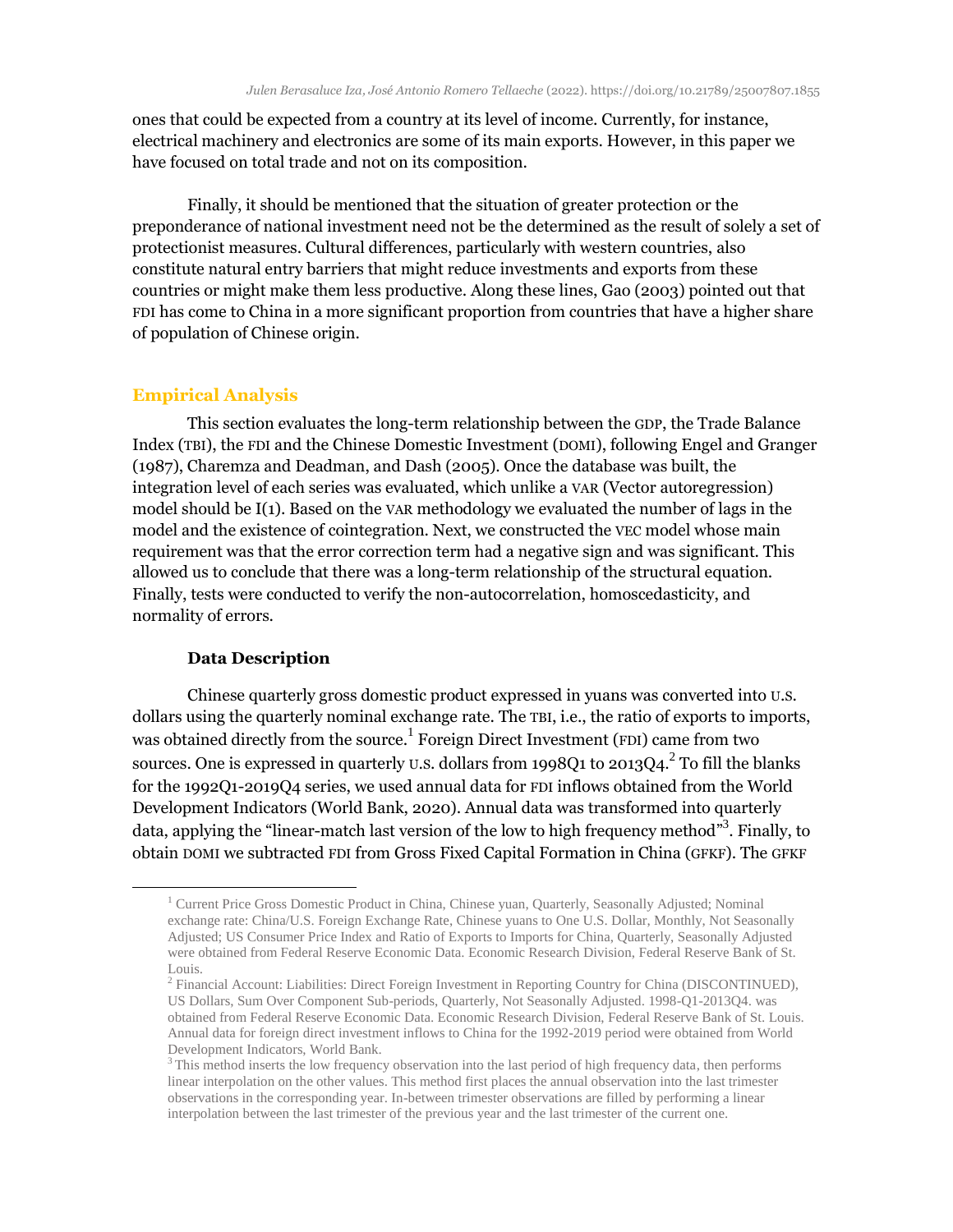was converted into U.S. dollars and transformed to quarterly data. $^4$  After all the series were seasonally adjusted and expressed in current U.S. dollars, we expressed them in 2015 U.S. constant dollars using the U.S. Consumer Price Index. The data is presented in Figure 1. In the model, we consider the TBI (*TBI)* and the natural logarithms of Chinese GDP (*GDP*), Chinese foreign direct investment inflows (*FDI*), and domestic Chinese investment (*DOMI*).









# **Unit Root Tests**

Unit root tests are shown in table 1, and 2 using the Phillips-Perron Test<sup>5</sup> for the four quarterly series expressed in logarithms for the 1992Q1-2019Q4 period. These tests indicated that all the series have the same level of integration: all are I(1).

**Table 1.** Phillips-Perron Test. Levels

 $\overline{a}$ 

| Variable | Intercept   | <b>Trend and Intercept</b> | None        |
|----------|-------------|----------------------------|-------------|
| GDP      | $-1.010959$ | $-1.375462$                | 6.264839    |
| TBI      | $-3.132210$ | $-3.263764$                | $-0.152704$ |
| FDI      | $-2.694989$ | $-2.008852$                | 1.324020    |
| DOMI     | $-0.957165$ | $-1.108353$                | 5.668920    |

**Note:** the critical values with intercept, with trend and intercept, and none at the 1%, 5% and 10% significance levels are respectively: -3.490210, -2.887665, -2.580778; -4.042819, -3.450807, -3.150766; -2.585962, -1.943741, -1.614818.

<sup>4</sup> Gross Fixed Capital Formation in China, Chinese yuans, Annual, Not Seasonally Adjusted. Federal Reserve Economic Data. Economic Research Division, Federal Reserve Bank of St. Louis.

 $<sup>5</sup>$  One advantage of the Philips-Perron test is that it is non-parametric, i.e., it is not required to select the serial</sup> correlation level as in the ADF test. Instead, it adopts the same estimation scheme as the DF test but corrects the statistic by autocorrrelation and heteroscedasticity. The PP test is based on the asymptotic theory; Therefore, it works better in medium and large samples. In our case, we have 112 observations which justify using this test.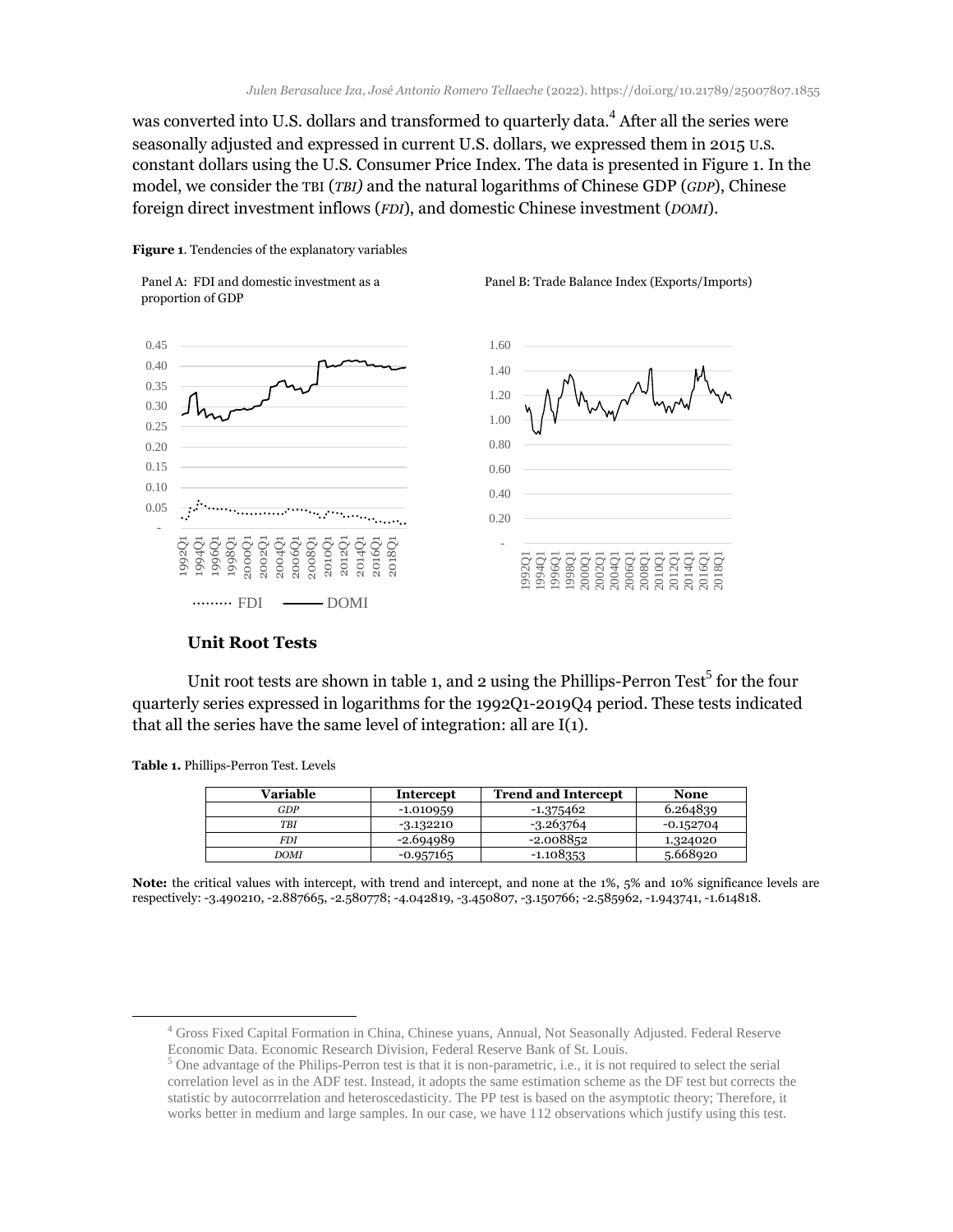**Table 2.** Phillips-Perron Test. 1st. Differences

| Variable | <b>Intercept</b> | <b>Trend and Intercept</b> | <b>None</b> |
|----------|------------------|----------------------------|-------------|
| GDP      | -12.17170        | $-12.14245$                | $-10.31837$ |
| TBI      | -10.35260        | -10.31421                  | $-10.40002$ |
| FDI      | $-10.50263$      | $-10.85423$                | $-10.33985$ |
| DOMI     | $-10.58742$      | $-10.59605$                | $-8.685325$ |

**Note:** the critical values with intercept, with trend and intercept, and none at the 1%, 5% and 10% significance levels are respectively: -3.490210, -2.887665, -2.580778; -4.042819, -3.450807, -3.150766; -2.585962, -1.943741, -1.614818.

## **Estimation of the VEC Model**

As the variables are of order *I(1)* at 1% of significance, this section estimates a VAR model in order to check its stability and proceed to the estimation of the VEC. The VAR includes the variables *gdp, tbi, fdi,* and *domi*. After the VAR was estimated, the order of the lags was determined. See Table 3.

**Table 3.** VAR Lag Order Selection

| Lag | LogL        | LR        | <b>FPE</b>  | AIC          | <b>SC</b>    | H.O.         |
|-----|-------------|-----------|-------------|--------------|--------------|--------------|
| О   | $-311.1143$ | NA        | 0.006341    | 6.290659     | 6.697489     | 6.455478     |
|     | 654.7199    | 1783.078  | 7.41e-11    | -11.97538    | $-11.16172*$ | $-11.64575*$ |
| 2   | 663.1211    | 14.86373  | 8.60e-11    | $-11.82925$  | -10.60876    | -11.33480    |
|     | 670.5056    | 12.49684  | 1.02e-10    | $-11.66357$  | $-10.03625$  | $-11.00430$  |
|     | 681.6938    | 18.07321  | 1.13e-10    | $-11.57103$  | -9.536888    | $-10.74694$  |
|     | 734.3796    | 81.05510* | $5.66e-11*$ | $-12.27653*$ | $-9.835555$  | $-11.28762$  |
|     | 742.7421    | 12.22203  | 6.70e-11    | -12.12966    | -9.281850    | $-10.97593$  |
|     | 747.8129    | 7.021093  | 8.50e-11    | $-11.91948$  | $-8.664843$  | $-10.60093$  |
|     | 759.1290    | 14.79809  | $9.65e-11$  | -11.82940    | $-8.167940$  | $-10.34604$  |

Due to the fact that the data analyzed for this paper was quarterly, the Schwarz and Hannan-Quinn information criteria was followed, and five lags were considered. Also, according to Asghar and Abid (2007) samples of size between 60 and 120 Hannan-Quinn would have the greatest probability of a correct identification, while sample with sizes greater than 120 would be the Schwarz information criterion. As Table 4 evidences, no root lies outside the unit circle, thus, it is possible to conclude that the VAR model satisfies the stability condition (Pesaran and Pesaran, 1997).

**Table 4.** Roots of the VAR model

| Root                         | <b>Modulus</b> |
|------------------------------|----------------|
| 0.994773 - 0.018086i         | 0.994938       |
| $0.994773 + 0.018086$        | 0.994938       |
| 0.828513 - 0.2473821         | 0.864657       |
| $0.828513 + 0.247382i$       | 0.864657       |
| $0.193632 + 0.816074i$       | 0.838731       |
| $0.193632 - 0.816074i$       | 0.838731       |
| 0.833935                     | 0.833935       |
| $-0.806819 - 0.1643131$      | 0.823380       |
| $-0.806819 + 0.164313i$      | 0.823380       |
| $0.699851 - 0.385087$        | 0.798801       |
| $0.699851 + 0.385087$        | 0.798801       |
| -0.145183 - 0.7830441        | 0.796389       |
| $-0.145183 + 0.783044i$      | 0.796389       |
| 0.475483 - 0.574602i         | 0.745823       |
| $0.475483 + 0.574602i$       | 0.745823       |
| <u>-0.462979 - 0.538926i</u> | 0.710486       |
| $-0.462979 + 0.538926$       | 0.710486       |
| -0.168600 - 0.656051i        | 0.677369       |
| $-0.168600 + 0.656051i$      | 0.677369       |
| $-0.578502$                  | 0.578502       |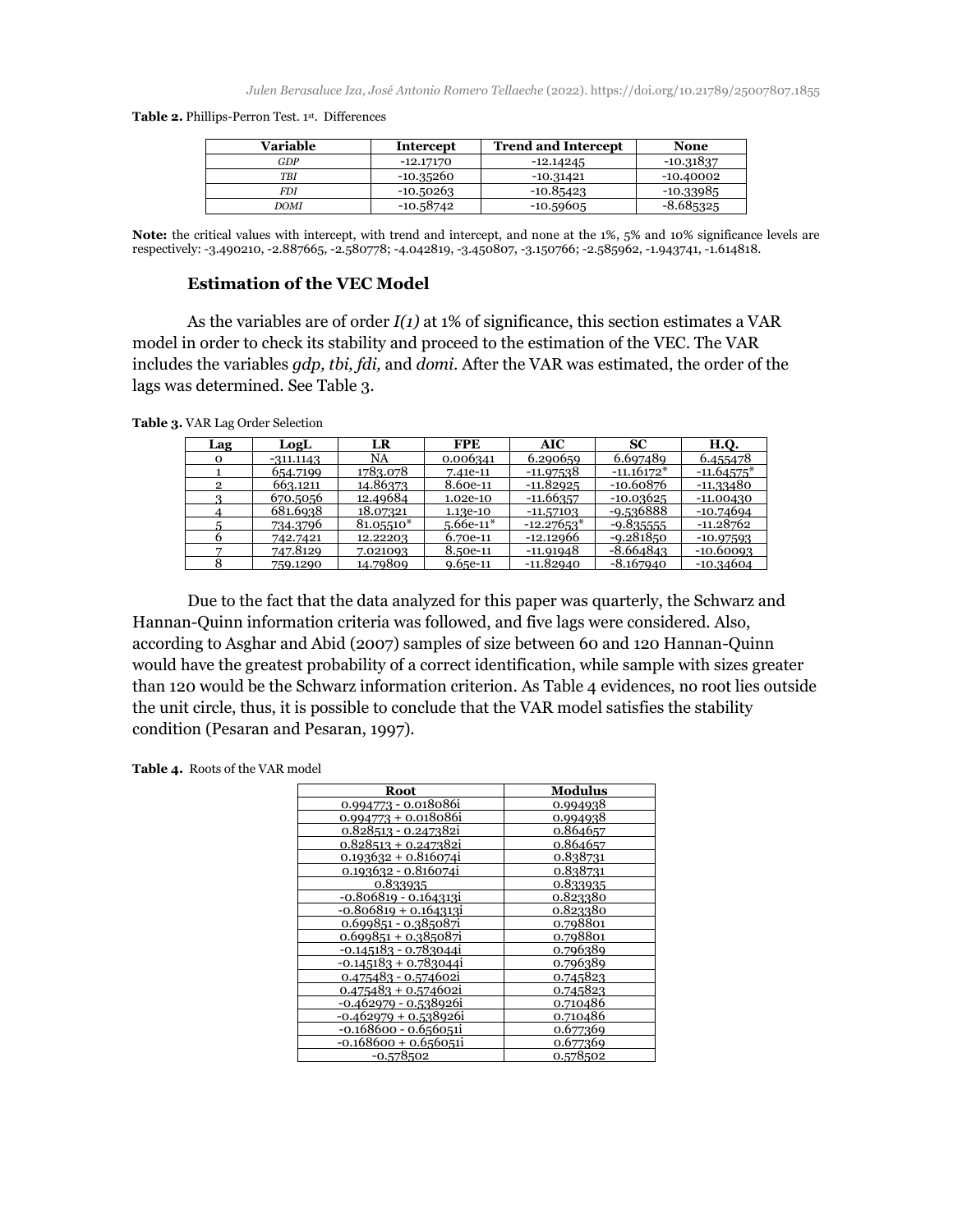After, the stability of the VAR estimation was checked, the cointegration of the variables was verified. For that purpose, a Juselius Johansen Test with five lags for variables was performed: gdp, tbi, fdi, and domi considering an intercept (Model ii).6 Tables 5 and 6 show the results. Johansen's method suggests two statistics to determine the number of vectors of cointegration: the trace statistic and the proof of the maximum eigenvalue (Johansen and Juselius, 1990). The critical values appropriate for the test are given by Osterwald-Lenum (1992). The null hypothesis and alternative were tested using these statistics.

| Hypothesized No. of C.E. (s) | <b>Trace Statistic</b> | <b>0.05 Critical Value</b> | $Prob**$ |
|------------------------------|------------------------|----------------------------|----------|
| None <sup>*</sup>            | 67.42273               | 54.07904                   | 0.0021   |
| At most 1                    | 32.20538               | 35.19275                   | 0.1014   |
| At most 2                    | 12.88559               | 20.26184                   | 0.3731   |
| At most 3                    | 1.476884               | 9.164546                   | 0.8775   |

**Table 5.** Unrestricted Cointegration Rank Test (Trace)

Trace test indicates 1 cointegrating eqn(s) at the 0.05 level

\* Denotes rejection of the hypothesis at the 0.05 level

\*\*MacKinnon-Haug-Michelis (1999) p-values

| Hypothesized No. of C.E. (s) | <b>Max-Eigen Statistic</b> | <b>0.05 Critical Value</b> | $\mathbf{Prob}^{**}$ |
|------------------------------|----------------------------|----------------------------|----------------------|
| None <sup>*</sup>            | 35.21735                   | 28.58808                   | 0.0061               |
| At most 1                    | 19.31979                   | 22.29962                   | 0.1238               |
| At most 2                    | 11.40870                   | 15.89210                   | 0.2230               |
| At most 3                    | 1.476884                   | 9.164546                   | 0.8775               |

**Table 6.** Unrestricted Cointegration Rank Test (Maximum Eigenvalue)

Max-eigenvalue test indicates 1 cointegrating eqn(s) at the 0.05 level

\* Denotes rejection of the hypothesis at the 0.05 level

\*\*MacKinnon-Haug-Michelis (1999) p-values

l

Johansen's cointegration test suggests that the non-cointegration vectorial hypothesis can be rejected at least at the level of five percent, thus indicating the presence of a cointegration relationship. The presence of at least one relation of cointegration between the variables in levels justifies the use of a model VEC; that is, a model that combines the shortterm properties of economic relationships with long-term data information, in the form of a level provided by the Johansen test.

The next step was to estimate a VEC and then concentrate on the first equation:

$$
\Delta y_t = \beta_0 + \sum_{i=1}^N \beta_i \Delta y_{t-i} + \sum_{i=1}^N \delta_{1,i} \Delta x_{1,t-i} + \dots + \sum_{i=1}^N \delta_{j,i} \Delta x_{j,t-i} + \sum_{i=1}^M \theta_i D_i + \varphi Z_{t-1} + \mu_t
$$
(VI.1)

In which y is the dependent variable in the first equation of the VEC,  $x_i$ ,  $i=1,..,3$  are the variables that appear as dependent on the other equations of the VEC, but as independent in the first equation,  $D_i$  is exogenous variables for all the VEC and  $Z_{t-1}$  is the residual of the cointegration equation. The error-correction term,  $\varphi$  is related to the deviation of the last period of the long-term equilibrium (the error), and it influences the short-term dynamics of

 $6$  Included observations: 106 after adjustments. Lags interval (in first differences): 1 to 5.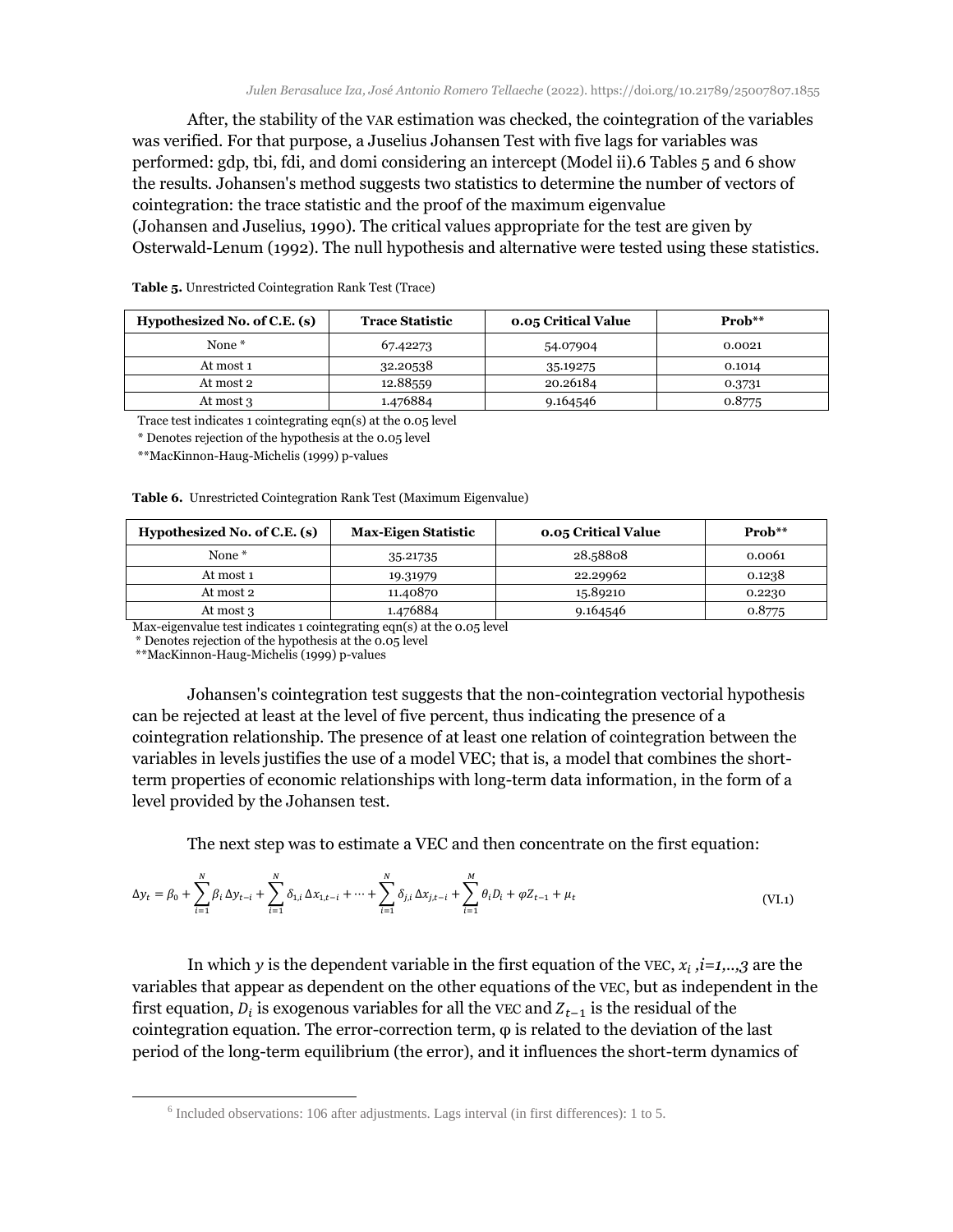the dependent variable. Thus, the coefficient  $\varphi$  measures the speed of adjustment, to which, the ln(M) variable returns to equilibrium after a change in the independent variables.

Table  $7^7$  shows the results of the estimation of the equation (V.3). The adjusted R2 is 0.705, above 50%, so a good fit was obtained. It was also possible to identify that the first term of error correction, φ, has the expected sign and is significant: -0.474974, (0.089195), [- 5.325104]. This implies that the model returns to its equilibrium level at a rate of 47.50% per quarter. These results confirm that there exists a long-term joint *causality* of all independent variables towards GDP.

|  | <b>Table 7.</b> The cointegration equation is given by Cointegration equation* |  |  |  |  |
|--|--------------------------------------------------------------------------------|--|--|--|--|
|--|--------------------------------------------------------------------------------|--|--|--|--|

| $gdp_{t-1}$<br>$=$ | 2.501    | $+0.603$ | $tbi_{t-1}$ | $-0.176$ | $fdi_{t-1}$ | $+0.970$ | $dom_{t-1}$ |
|--------------------|----------|----------|-------------|----------|-------------|----------|-------------|
|                    | (0.208)  | (0.120)  |             | (0.055)  |             | (0.035)  |             |
|                    | [12.038] | 5.041    |             | 3.206    |             | [28.121] |             |

\*Standard errors in ( ) & t-statistics in [ ].

 $\overline{a}$ 

The first term of error correction,  $\varphi$ , has the expected sign and is significant: -0.105, (0.042), [-2.493]. This implies that the model returns to its equilibrium level at a rate of 10.55 % per a quarter. This result confirms that there exists a long-term joint *causality* of all independent variables towards imports. Furthermore, the long-term parameters of the dependent values are significant and have the expected signs, except for FDI.

 $^7$  To achieve normality, we use 7 dummy variables. D1:1994Q1, D2:1995Q1, D3:1996Q1, D4:1997Q1, D5: 2009Q1, D6:2018Q2, D7:2018Q3.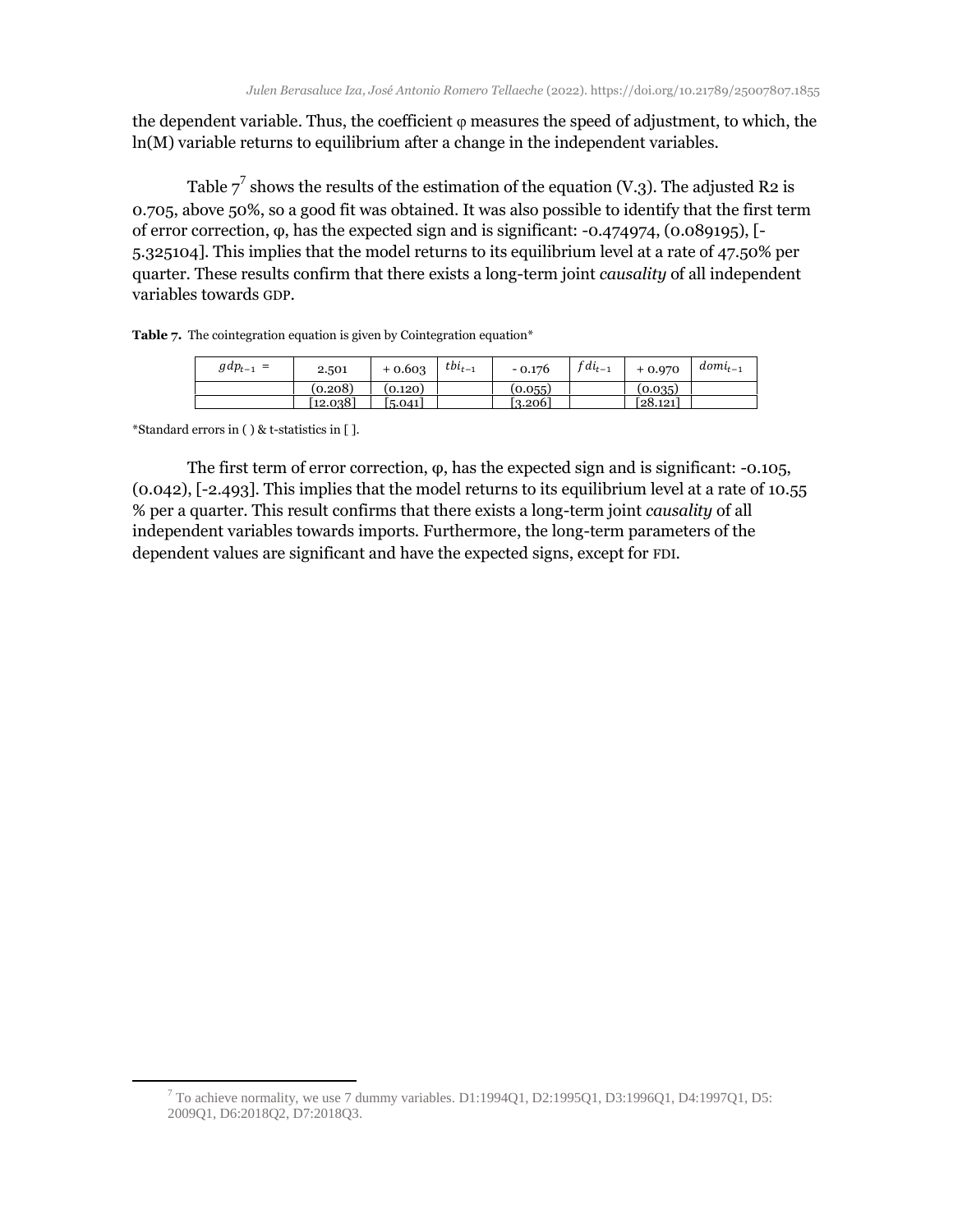**Table 8.** VEC *GDP, TBI, FDI, DOMI*

| $\Delta$ (gdp) = c(1)*z(-1) + c(2)* $\Delta$ (gdp(-1)) + c(3)* $\Delta$ (gdp(-2)) + c(4)* $\Delta$ (gdp(-3)) + c(5)* $\Delta$ (gdp(-4))                |             |                       |             |             |  |  |  |
|--------------------------------------------------------------------------------------------------------------------------------------------------------|-------------|-----------------------|-------------|-------------|--|--|--|
| + c(6)* $\Delta$ (gdp(-5)) + c(7)* $\Delta$ (tbi(-1)) + c(8)* $\Delta$ (tbi(-2)) + c(9)* $\Delta$ (tbi(-3)) + c( <sup>10</sup> )* $\Delta$ (tbi(-4)) + |             |                       |             |             |  |  |  |
| $c(11)^* \Delta (tbi(-5)) + c(12)^* \Delta (fdi(-1)) + c(13)^* \Delta (fdi(-2)) + c(14)^* \Delta (fdi(-3)) + c(15)^* \Delta (fdi(-4))$                 |             |                       |             |             |  |  |  |
| $+ c(16)^* \Delta (fdi(-5)) + c(17)^* \Delta (domi(-1)) + c(18)^* \Delta (domi(-2)) + c(19)^* \Delta (domi(-3)) + c(20)^* \Delta$                      |             |                       |             |             |  |  |  |
| $(\text{domi}(-4)) + c(21)^* \Delta (\text{domi}(-5)) + c(22)^* D1 + c(23)^* D2 + c(24)^* D3 + c(25)^* D4 + c(26)^* D5 +$                              |             |                       |             |             |  |  |  |
| $c(27)*D6 + c(28)*D7$                                                                                                                                  |             |                       |             |             |  |  |  |
|                                                                                                                                                        | Coefficien  | <b>Std. Error</b>     | t-Statistic | Prob.       |  |  |  |
| C(1)                                                                                                                                                   | $-0.105454$ | 0.042307              | $-2.492570$ | 0.0148      |  |  |  |
| C(2)                                                                                                                                                   | 0.304842    | 0.126512              | 2.409585    | 0.0183      |  |  |  |
| C(3)                                                                                                                                                   | 0.063719    | 0.106344              | 0.599174    | 0.5508      |  |  |  |
| C(4)                                                                                                                                                   | $-0.090992$ | 0.104470              | $-0.870988$ | 0.3864      |  |  |  |
| C(5)                                                                                                                                                   | 0.974823    | 0.129799              | 7.510263    | 0.0000      |  |  |  |
| C(6)                                                                                                                                                   | $-0.137964$ | 0.145363              | $-0.949104$ | 0.3455      |  |  |  |
| C(7)                                                                                                                                                   | $-0.008091$ | 0.039375              | $-0.205489$ | 0.8377      |  |  |  |
| C(8)                                                                                                                                                   | $-0.069069$ | 0.036858              | $-1.873899$ | 0.0647      |  |  |  |
| C(q)                                                                                                                                                   | $-0.003856$ | 0.035772              | $-0.107789$ | 0.9144      |  |  |  |
| C(10)                                                                                                                                                  | $-0.022062$ | 0.034769              | $-0.634541$ | 0.5276      |  |  |  |
| C(11)                                                                                                                                                  | $-0.057641$ | 0.033950              | $-1.697809$ | 0.0935      |  |  |  |
| C(12)                                                                                                                                                  | 0.026233    | 0.024109              | 1.088113    | 0.2799      |  |  |  |
| C(13)                                                                                                                                                  | 0.001375    | 0.015849              | 0.086770    | 0.9311      |  |  |  |
| C(14)                                                                                                                                                  | 0.050328    | 0.015481              | 3.250968    | 0.0017      |  |  |  |
| C(15)                                                                                                                                                  | $-0.016505$ | 0.023766              | $-0.694484$ | 0.4894      |  |  |  |
| C(16)                                                                                                                                                  | 0.028161    | 0.020234              | 1.391745    | 0.1680      |  |  |  |
| C(17)                                                                                                                                                  | $-0.157946$ | 0.091092              | $-1.733916$ | 0.0869      |  |  |  |
| C(18)                                                                                                                                                  | $-0.035128$ | 0.077410              | $-0.453791$ | 0.6512      |  |  |  |
| C(19)                                                                                                                                                  | 0.074066    | 0.074602              | 0.992812    | 0.3239      |  |  |  |
| C(20)                                                                                                                                                  | $-0.016699$ | 0.102266              | $-0.163290$ | 0.8707      |  |  |  |
| C(21)                                                                                                                                                  | 0.101802    | 0.095980              | 1.060662    | 0.2921      |  |  |  |
| C(22)                                                                                                                                                  | $-0.391255$ | 0.033377              | $-11.72224$ | 0.0000      |  |  |  |
| C(23)                                                                                                                                                  | 0.353026    | 0.035976              | 9.812887    | 0.0000      |  |  |  |
| C(24)                                                                                                                                                  | $-0.026406$ | 0.023013              | $-1.147449$ | 0.2547      |  |  |  |
| C(25)                                                                                                                                                  | $-0.003366$ | 0.021337              | $-0.157762$ | 0.8751      |  |  |  |
| C(26)                                                                                                                                                  | $-0.073567$ | 0.021595              | $-3.406669$ | 0.0010      |  |  |  |
| C(27)                                                                                                                                                  | $-0.091627$ | 0.020617              | $-4.444242$ | 0.0000      |  |  |  |
| C(28)                                                                                                                                                  | $-0.057154$ | 0.020894              | $-2.735446$ | 0.0077      |  |  |  |
|                                                                                                                                                        |             |                       |             |             |  |  |  |
| R-squared                                                                                                                                              | 0.893346    | Mean dependent var    |             | 0.024521    |  |  |  |
| Adjusted R-squared                                                                                                                                     | 0.856427    | S.D. dependent var    |             | 0.050487    |  |  |  |
| S.E. of regression                                                                                                                                     | 0.019130    | Akaike info criterion |             | $-4.853530$ |  |  |  |
| Sum squared resid                                                                                                                                      | 0.028545    | Schwarz criterion     |             | $-4.149980$ |  |  |  |
| Log likelihood                                                                                                                                         | 285.2371    | Hannan-Ouinn criter.  |             | $-4.568378$ |  |  |  |
| Durbin-Watson stat<br>1.648120                                                                                                                         |             |                       |             |             |  |  |  |

Continuing with the residuals diagnosis, the next analysis consisted of three parts: a) an autocorrelation test, b) a heteroscedasticity test, and c) a normality test.

Table 9 shows the Breusch-Godfrey autocorrelation test with five lags, in which the probability is 15.10% higher than the required 5%. The null hypothesis was not rejected so that we discarded serial correlation in the residuals.

**Table 9**. Breusch-Godfrey Serial Correlation L.M. Test

| F-statistic      | 1.207533 | F(5,73)<br>Prob. F    | :3142  |
|------------------|----------|-----------------------|--------|
| $Obs*R$ -squared | 8.097310 | Prob. $Chi-Square(5)$ | 0.1510 |
|                  |          |                       |        |

The Breusch-Pagan Godfrey test was performed to analyze heterokedasticity in residuals. Since the L.M. statistic is greater than the 5% required, the null hypothesis of homokedasticity was not rejected.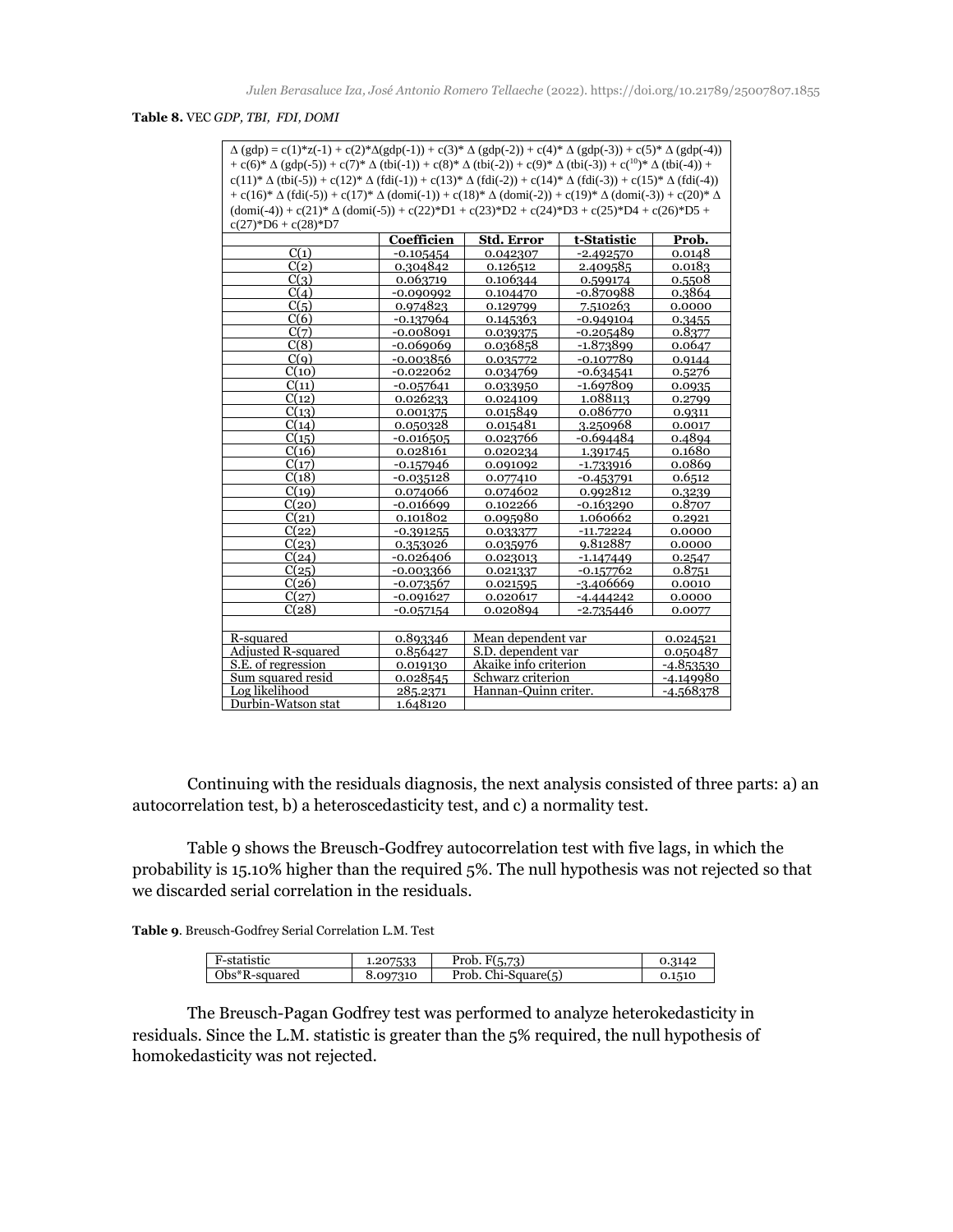**Table 10**. Breusch-Pagan-Godfrey Heterokedasticity Test

| F-statistic         | 0.743032 | Prob. $F(31,74)$     | 0.8198 |
|---------------------|----------|----------------------|--------|
| $Obs*R$ -squared    | 25.16235 | Prob. Chi-Square(31) | 0.7604 |
| Scaled explained SS | 13.62014 | Prob. Chi-Square(31) | 0.9971 |

Next, the normality test of residuals reached a value of 0.86 for the Jarque-Bera coefficient with a probability of 0.650. Then, normality in the residuals under the null hypothesis was not rejected.

Once the correct estimation of the model was verified, a cumulative sum control chart test was conducted to confirm that the model was stable, shown in Figure 2.





Table 11 shows the aggregated effects of the lags of the independent variables, and these aggregated effects, standard errors, and t-statistics appear in Table VI.7.

**Table 11**. The cumulative effect on the growth of GDP

|                               | Sum of lag coefficients | Standard error of the sum* | $11 + 11$ |
|-------------------------------|-------------------------|----------------------------|-----------|
| $\Delta gdp_{t-i}$<br>$i = 1$ | 1.1144                  | 0.2761                     | 4.0370    |
| $\Delta tbi_{t-i}$<br>$i=1$   | $-0.1607$               | 0.0809                     | $-1.9858$ |
| $\Delta fdi_{t-i}$<br>$i = 1$ | 0.0896                  | 0.0452                     | 1.9805    |
| $\Delta domi_{t-i}$           | $-0.0339$               | 0.1988                     | $-0.1705$ |

 $\frac{1}{1}$  i=1<br>\* The standard error of the sum was calculated, adding the square of the respective standard errors of every lagged variable that appear in Table VI.4, and extracting root squared to the of the sum.  $SE = \sqrt{s_1^2 + s_2^2 + s_3^2}$ .

Table 11 shows the aggregated effects of the lags of the independent variables: shortterm causalities we found. The cumulative effect of *gdp* and *fdi* is positive and significant, but negative in the case of *tdi*. Finally, no significant short-term causality from domestic investment to *gdp* was found*.* To understand the short run and log run effects of a shock on the independent variables to *gdp*, the impulse response functions were used to characterize the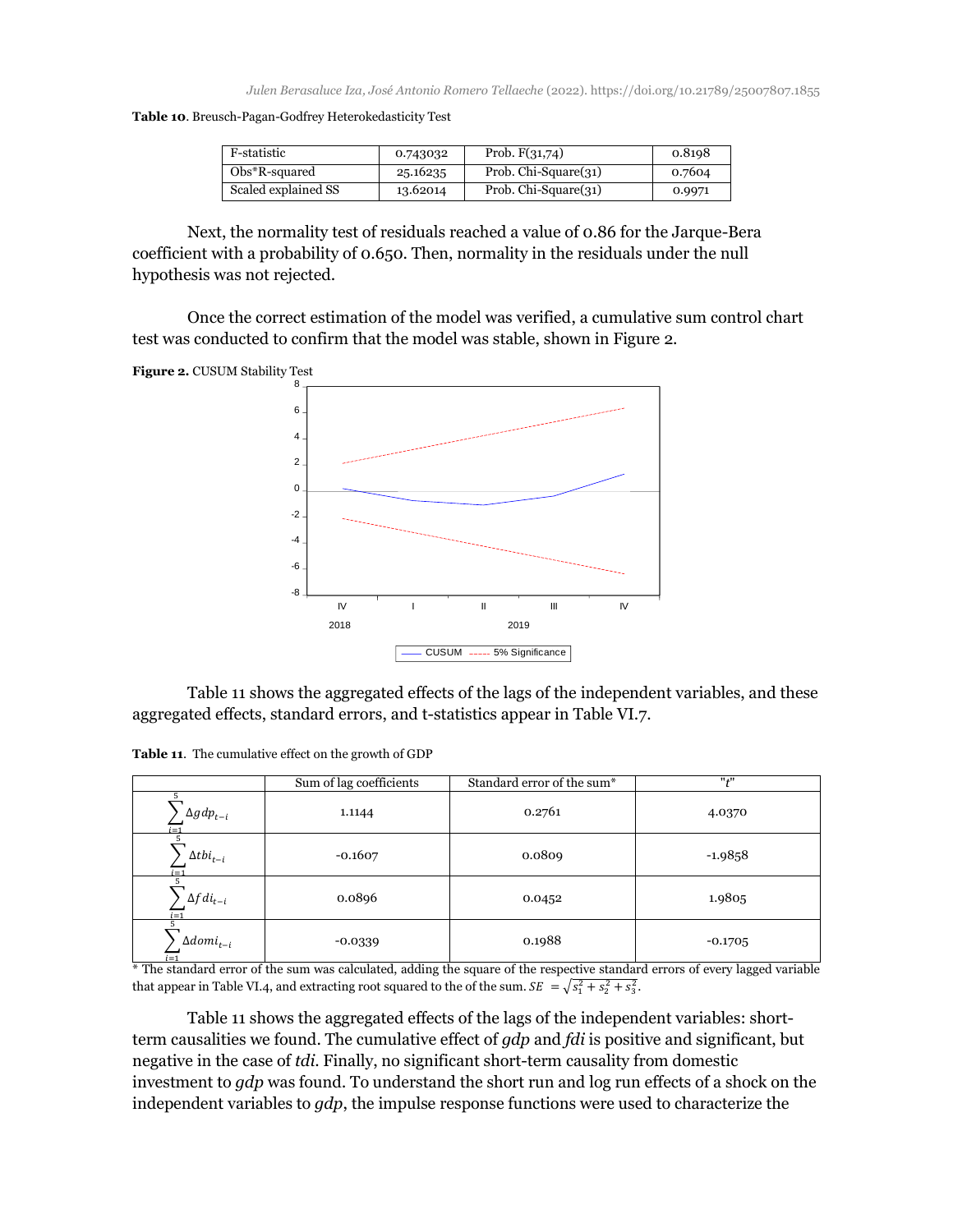reaction of the dynamic system in response to a standard deviation shock in the value of each independent variable. These are given in Figure 3



**Figure 3.** Response of GDP to innovations using Cholesky (d.f. adjusted) Factors

Shocks to *TBI* and *DOMI* noticeably impact *GDP* in a positive way both in the short and long run. A shock to *FDI* has an initial positive impact on *GDP*, but the response declines from 5th period onwards.

#### **Analysis of the Results**

Once the VEC model were estimated and the assumptions of the model were checked, the coefficients of the variables of the model were analyzed.

$$
gdp_{t-1} = 2.5 + 0.6tbi_{t-1} - 0.17fdi_{t-1} + 0.9domi_{t-1}
$$

It is possible to see that the balance of trade related positively to GDP growth, in accordance with the mercantilist approach. The inclusion of both foreign and domestic investment allowed us to discuss the mechanism through which the commercial balance has created economic growth in China. Since FDI is negatively correlated with economic growth, while the effect of domestic investment is positive and strong, the model favors the financial mercantilism approach or, more generally, the developmentalist approach. This analysis does not discard strategic effects of FDI through, for instance, imports of technology.

## **Conclusions**

The analysis of the data conducted allowed us to shed some light on the dynamic relationship among the balance of trade, the FDI, the national investment, and economic growth for the Chinese economy, which, in addition to its global importance, has consolidated an alternative model. In line with the developmental approach, China has established a lasting positive balance of trade. It is evident that this was not the main objective of its economic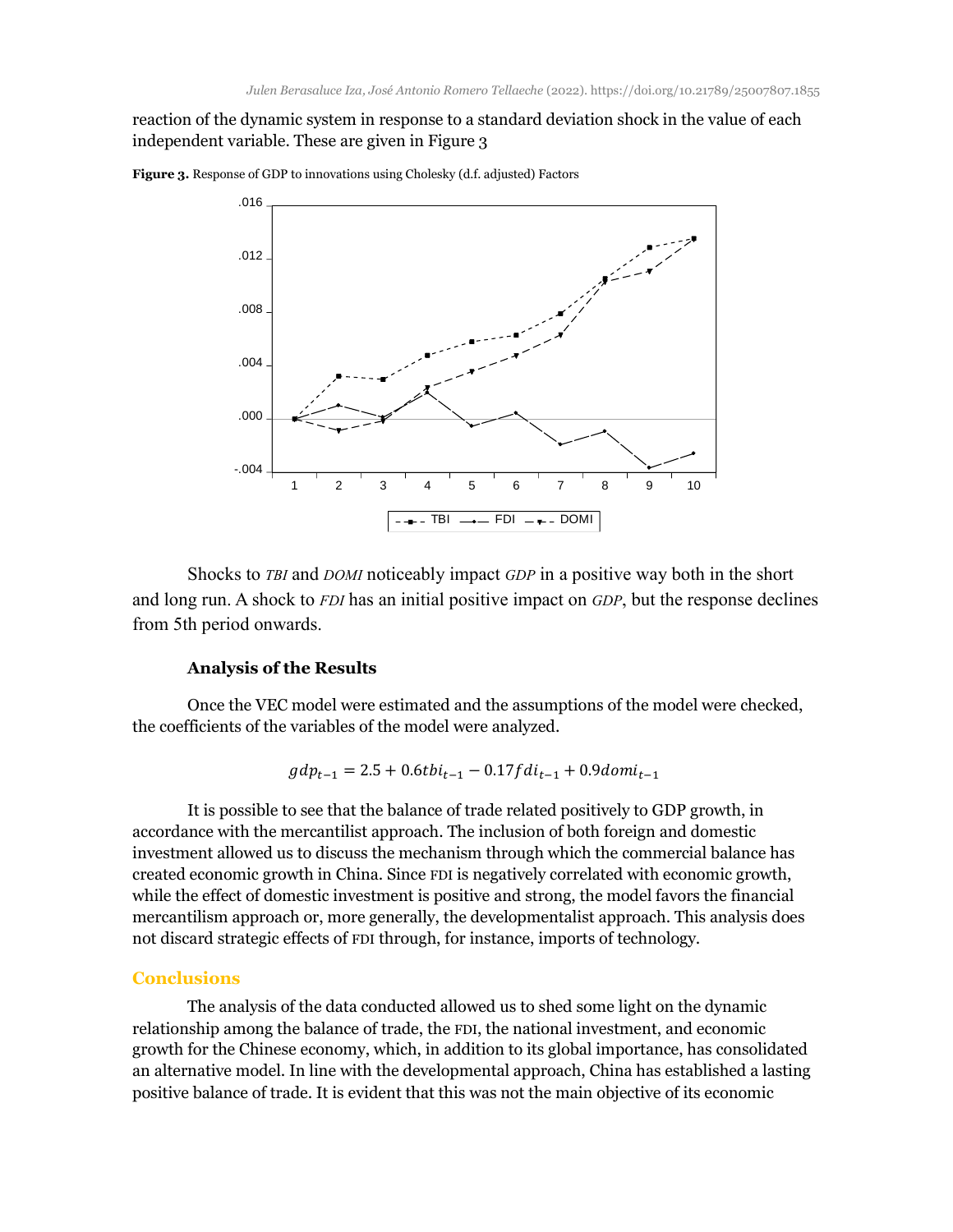policy, but an additional element within a broad set of measures –which are difficult to capture in a quantitative estimation— aimed at improving the population's living conditions via economic growth.

We found a long-term positive effect of the trade and the national investment on economic growth. However, any significant effect of FDI on economic growth at the national level was observed; to be precise, a non-significant negative relationship was found. We consider that these results are compatible with the positive effects identified at the provincial level in the literature, due to the difference in the relative importance of FDI, with respect to the economy, for each of the two approaches. In fact, a positive short-term effect of FDI on economic growth was detected, which goes in the same direction as the provincial effect.

The positive effects of the balance of trade on GDP growth are not considered to be due to a greater attraction of FDI. The effect makes theoretical sense, but this dynamic does not seem to be predominant for the Chinese case. Consequently, we consider that the positive relationship between commercial balance and economic growth in China did not occur solely through a mechanism that focuses on attracting FDI. This is why we do not consider the monetarist mercantilist thesis to be dominant. A financial mercantilist explanation, in which the resources obtained through the consolidation of a positive commercial balance are employed to increase national investment, seems more adequate. A more general consideration that includes the achievement of a positive commercial balance as one more of the characteristics of a Developmental State cannot be discarded.

The dynamic relationship that we have found cannot be generalized to any country or time. As we have aforementioned, the consolidation of a positive commercial balance depends not only on the economic policy of a country but also on its trading partners. Furthermore, its positive impact on economic growth would depend on the economic model that is being adopted in the country.

In our opinion, the monetarist mercantilism approach through attracting FDI is, also, less consistent with the overall conception of mercantilism as it was shaped from the 16th to the 18th centuries. Mercantilism, as a comprehensive set of economic policies, seeks to empower the State, both with respect to subnational power and in the international arena. The consecution of a trade surplus implies an increase on savings, which materializes in accumulating precious metals, but also acquiring mobile capital (see Heckscher, pp-185-216). Investing increasingly in the country's productive capacities , then and now, means improving its productive capacity and it is directly related to a positive balance of trade.

### **References**

Azienman, J. & Lee, J. (2008). Financial vs. Monetary Mercantilism: Long-run View of Large International Hoarding. *The World Economy, 31*(5), 593-611. <https://doi.org/10.1111/j.1467-9701.2008.01095.x>

Ben-Bassat, A. & Gottlieb, D. (1992). Optimal International Reserves and Sovereign Risk. *Journal of International Economics, 33* (3-4), 345-362. [https://doi.org/10.1016/0022-](https://doi.org/10.1016/0022-1996(92)90008-8) [1996\(92\)90008-8](https://doi.org/10.1016/0022-1996(92)90008-8)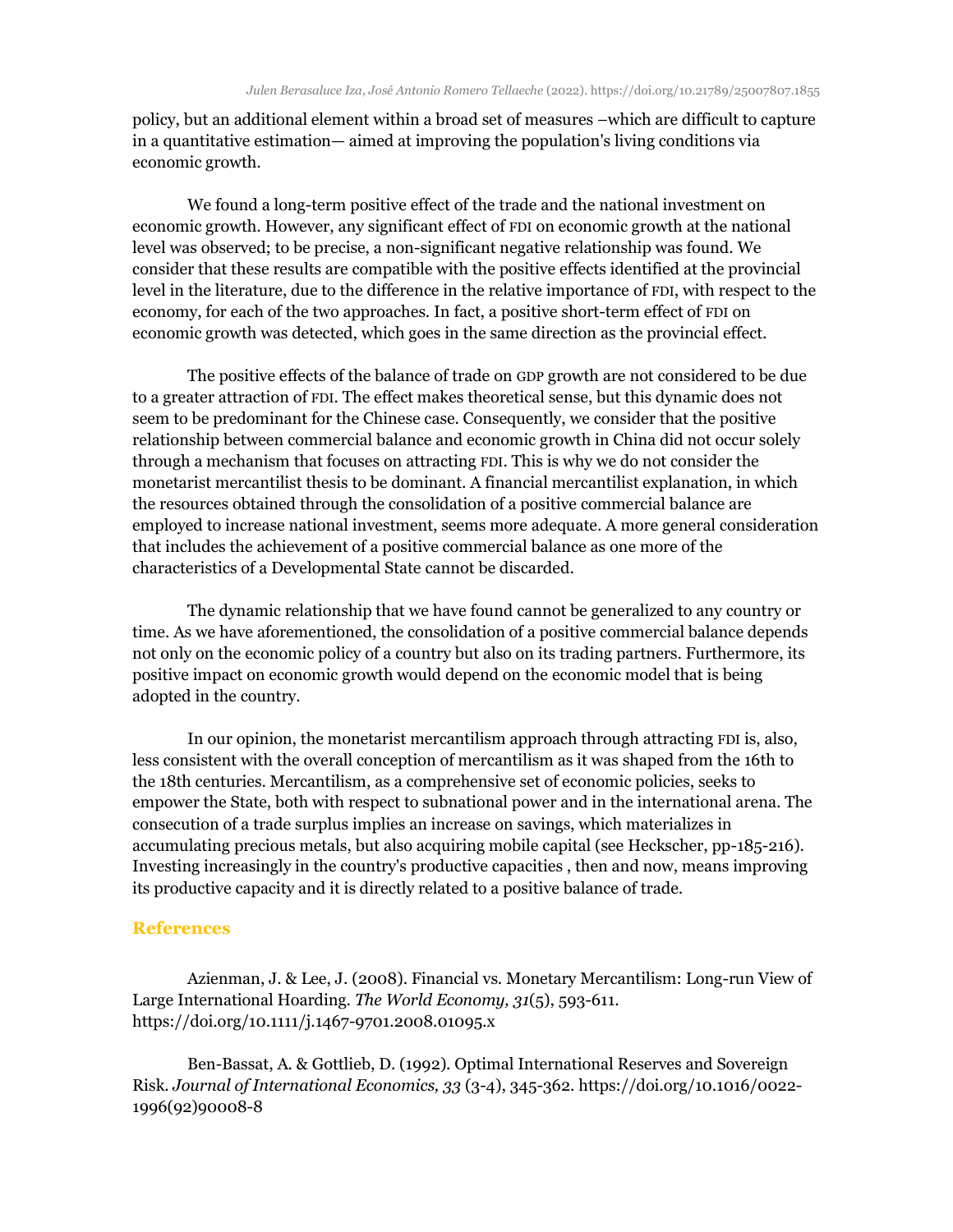Bonatti, L. & Fracasso, A. (2013). Hoarding of international reserves in China, Mercantilism, domestic consumption and U.S. Monetary Policy. *Journal of International Money and Finance*, 32, 1044-1078. https://doi.org/10.1016/j.jimonfin.2012.08.007

Branstetter, L. G.& Feenstra, R. C. (2002). Trade and foreign direct investment in China: a political economy approach. *Journal of International Economics, 58*(2), 335-358. [https://doi.org/10.1016/S0022-1996\(01\)00172-6](https://doi.org/10.1016/S0022-1996(01)00172-6)

Branstetter, L. & Lardy, N. (2006). China's embrace of globalization (No. w12373). National Bureau of Economic Research. <https://doi.org/10.3386/w12373>

Gao, T. (2003). Ethnic Chinese networks and international investment: evidence from inward FDI in China. *Journal of Asian Economics, 14*(4), 611-629. https://doi.org/10.1016/S1049-0078(03)00098-8

Chang, H. J. (1999). *The Economic Theory of the Developmental State*. In Woo-Cumings, M. (ed.) The Developmental State. Ithaca (N.Y.): Cornell University Press.

Charemza, W. W. & Deadman, D. F. (1992)*. New Directions in Econometric Practice*. Aldershot (UK): Edward Elgar Publishing.

Dash, A. K. (2005). *An Econometric Estimation of the Aggregate Import Demand Function for India*. International Business Research Conference, pp. 1-19.

Dooley, P. M., Folkerts-Landau, D. & Garber, P. (2005). *International Financial Stability*. New York: Deutsche Bank.

Engle, R. F. & Granger, C. W. J. (1987). Co-integration and Error Correction: Representation, Estimation, and Testing. *Econometrica, 55*(2), 251-276. https://doi.org/10.2307/1913236

Johansen, S. & Juselius, K. (1990). Maximum likelihood estimation and inference on cointegrationwith applications to the demand for money. *Oxford Bulleting of Economics and statistics, 52*(2), 169-210. https://doi.org/10.1111/j.1468-0084.1990.mp52002003.x

Lardy, N. R. (2016). *China: Toward a Consumption-Driven Grwoth Path*. In Y. Zhou (ed.) "Seeking Changes. The Economic Development in Contemporary China". Beijing (China): Central Compilation and Translation Press. [https://doi.org/10.1142/9789814656306\\_0004](https://doi.org/10.1142/9789814656306_0004)

Lardy, N. (2002). *Integrating China into the Global Economy*. Washington: Brookings Institution.

Lind, J. & Press, D. G. (2018). Markets or Mercantilism? How China Secures Its Energy Supplies. *International Security, 42*(4), 170-204. https://doi.org/10.1162/isec\_a\_00310